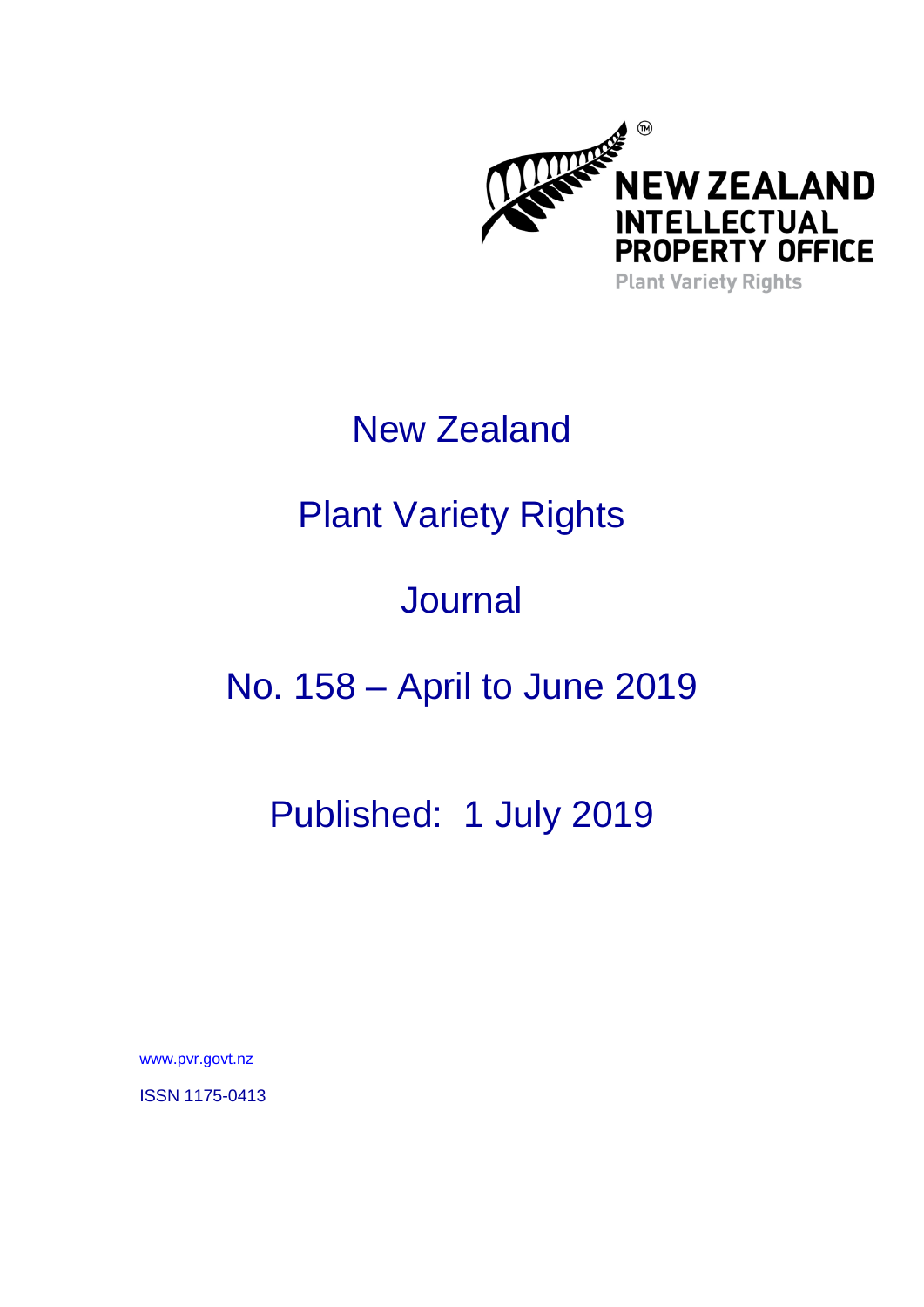### I. GENERAL INFORMATION

### I.A CLOSING DATES – NOTICE TO BREEDERS ENTERING VARIETIES IN CENTRAL DUS TRIALS

### CONDUCTED BY THE PVR OFFICE

You will need to meet the following deadlines in order to have your variety included in the central trials to be established in 2019.

Peas – Make application by 1 August 2019

Please note that the closing date for Peas is now later than previously.

Potatoes - Make application by 1 August 2019

Spring Cereals – Make application by 1 August 2019

Spring sown Forage Brassicas - Make application by 1 September 2019.

### I.B TECHNICAL FOCUS GROUP MEETING

The annual meeting of the Plant Variety Rights Technical Focus Group was held on Wednesday 12 June 2019 in Tauranga. This meeting provides the opportunity for the sharing of information and views between breeders, applicants, industry and PVRO. The meeting report will be available on the website in July.

### I.C ANNUAL MEETING OF THE TECHNICAL WORKING GROUP FOR PASTURE SPECIES

The meeting is proposed to be held on Wednesday 1 August 2019 at The Plant Variety Rights Office

Southern Business Centre, 55 Wordsworth Street, Christchurch

For further information, please contact Chris Hardy Christopher.Hardy@pvr.govt.nz

#### I.D UPOV PRISMA

The online tool for transmission of application data for PVR was launched in January 2017 and is now available for varieties belonging to genera or species specified by the authority. The number of participating authorities is steadily increasing enabling breeders to a great extent enter application data once and submitting that application data to participating UPOV members. The form and individual application data sets are held in a UPOV server and are managed by the applicant. The system also has translation function, where a form can be completed in one language and submitted in another language, meeting any national authority requirements.

For the rest of 2019, the service is free, with the UPOV Secretariat introducing a service charge in 2020, in addition to the usual national application fee. To use this service there is a requirement to register through the World Intellectual Property user account system. Further information is available a[t https://www.upov.int/upovprisma/en/index.html](https://www.upov.int/upovprisma/en/index.html)

#### I.E Consultation on Plant Variety Rights Act

The second stage of consultation on the Plant Variety Rights Act is launching soon.